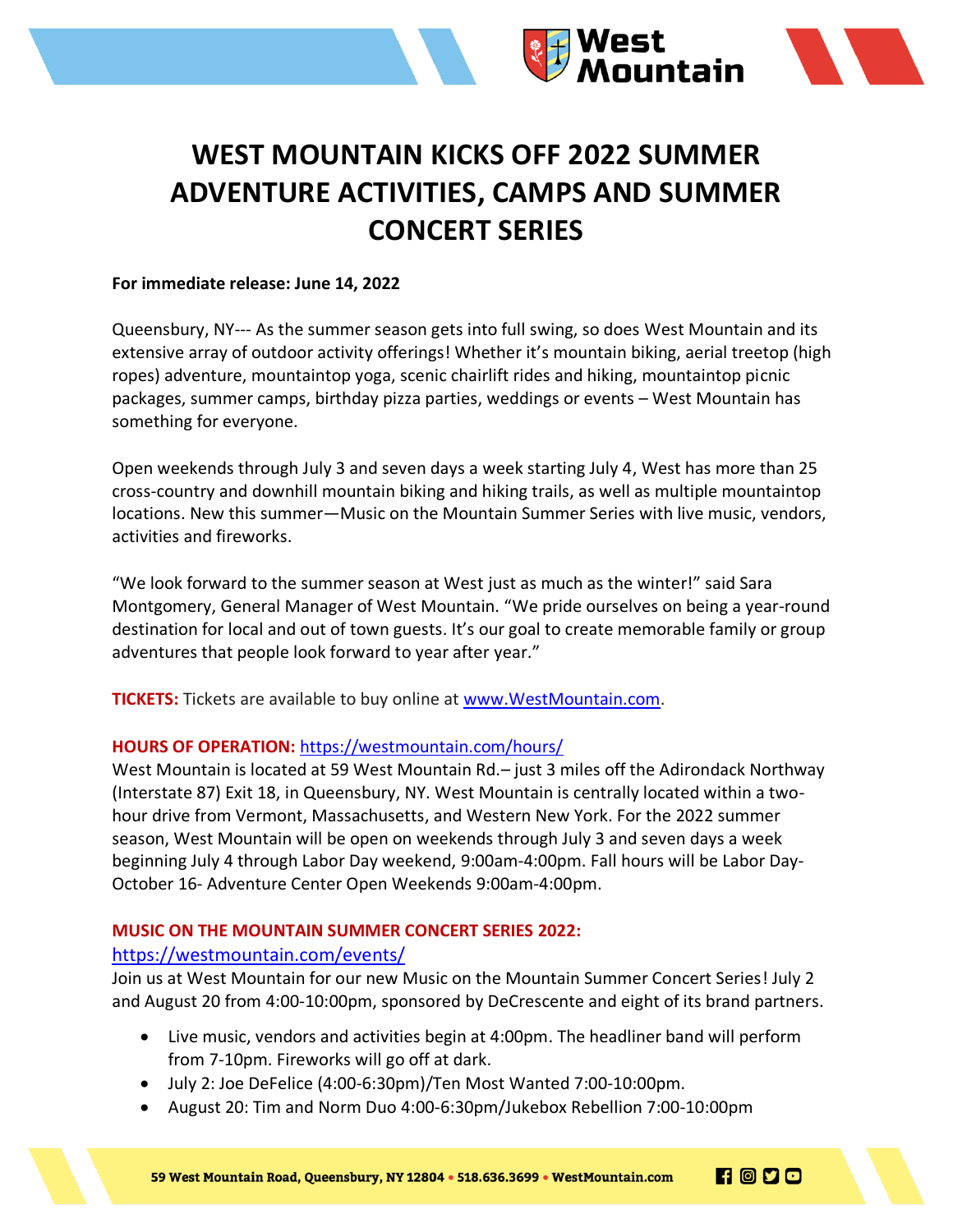

- Admission+ Parking + Fireworks+20% Off Future Summer Visit**:** \$20 (20 and Over)/\$15 (13-19)/\$10 (7-12)/Free (6 and Under)
- All guests must purchase a Music on the Mountain admission ticket for entry and purchase in advance. Tickets are now on sale! Buy early as tickets are limited.
- Activities include: Live music  $(\xi)$ , Scenic Chairlift rides  $(\xi)$ , fireworks $(\xi)$ , food and drink menu in the Main Lodge (\$), outdoor beer garden (\$), specialty vendors (\$), corn hole (free), paint a pot craft for kids and adults (\$), pony rides and petting zoo (\$), and more!
- Do you have a group of 10 or more? Please contact a group sales representative at 518- 636-3699 ext. 300 for reservations and group discounts.
- [Vendor application](https://westmountain.com/wp-content/uploads/2022/05/Music-on-the-Mountain-Vendor-application-2022-final.pdf)

## **2022 SUMMER ACTIVITIES AT WEST MOUNTAIN**

## **AERIAL TREETOP ADVENTURE PARK:** <https://westmountain.com/aerial-adventures/>

**2022 Aerial Tour + Chair Access Rates: \$35 (7-12 yrs), \$49 (13+ yrs)/Add-On Picnic Lunch**  Take an exhilarating tour through the trees in West Mountain's five-acre Aerial Treetop Adventure Park! The park offers six high ropes courses for all different ability levels – beginners to advanced. You won't experience anything like it! The park is situated at the peak of West Mountain and is nestled among the treetop canopy. After taking the chairlift to the park, adventurers will be met by the West Mountain climbing crew who will outfit guests with helmets and harnesses before participating in a safety clinic. Adventurers will then climb up to a treetop platform to begin their journey through rope spider webs, zip lines, log waves and more. After climbing, adventurers return to the base area by chairlift. Treetop Adventure guests begin their tour when they load the chairlift (launch time) every half hour from 9:00am-1:00pm. Please arrive 15 minutes ahead of your launch time. Aerial treetop tickets include 2 hours in the park and the chairlift ride to the park and back to the lodge (approx. 3-hour tour).

# **MOUNTAINTOP PICNIC PACKAGES:** <https://westmountain.com/mountaintop-picnic-packages/> **2022 Scenic Picnic + Scenic Chairlift Ride (all day) Rates: \$25 (12yrs and under), \$35 (13yrs +), \$40 (21+) for Wine (or beer) & Charcuterie**

What's better than some fresh air and a mountaintop picnic at West Mountain! West Mountain's popular Mountaintop Picnic Packages include a scenic chair ride to the top of the mountain complete with a picnic lunch packaged beautifully in a picnic basket. Enjoy picnicking at one of the many scenic picnic locations while taking in the stunning views of the Adirondack and Vermont mountains and the Hudson River Valley region. Picnickers can also hike on our mixed-use trails. New this summer, we have added a wine (or beer) and charcuterie picnic package for adults 21+. Pre-book picnics online in advance prior to visit to be guaranteed a spot. Picnics can be picked up at the ticket window between 11am-2pm.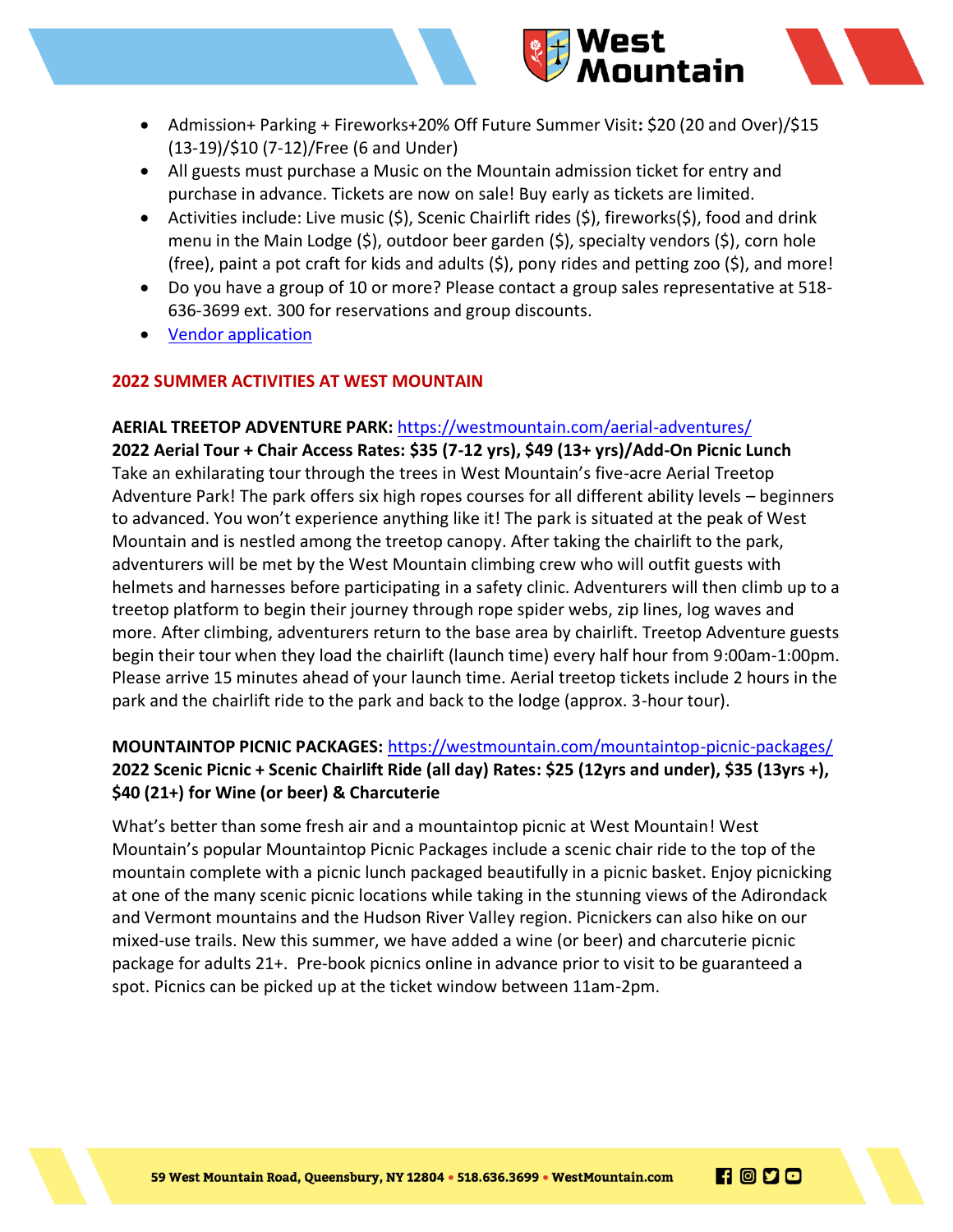

## **SCENIC CHAIRLIFT RIDES & HIKING:** <https://westmountain.com/scenic-lift-rides/>

**2022 Scenic Chairlift Ride + Hiking (all day) Rates: \$15 (12yrs and under), \$20 (13yrs +)** Take a scenic chair ride to the top of West Mountain opening for the summer on June 5, 2021, and enjoy stunning views of the Adirondack and Vermont Mountains, and the Hudson River Valley region. A scenic lift ride is the perfect way to get a birds-eye view of the surrounding area. Relax and enjoy the sights and sounds of Mother Nature as you gracefully soar to the peak of West Mountain. Once you arrive at the top, try hiking on the mixed-use cross-country trails including the "Crow's Nest" trail that will take you to West Mountain's Beautiful Scenic Hudson River Valley Overlook. We also suggest stopping for a picnic at one of our many picnic locations (Picnic packages (which include the scenic chairlift ride) are available for purchase. Hikers can then take the chairlift back down to the base area or follow the "Slideshow" trail down the mountain to the Base Lodge. Hikers are welcome to hike on the regular ski trails with their access band. Fun and fitness for the whole family, a group of friends, or romantic outing!

## **MOUNTAIN BIKING & TRAIL RIDING ACCESS:** <https://westmountain.com/mountain-biking/>

**2022 Mountain Biking + Chairlift (All Day) Rates: \$20 (12yrs and under), \$30 (13yrs +)** Come and explore West Mountain by bike. West Mountain's Bike Park has over 25 Cross-Country and Downhill trails for amazing riding. Take the West Express Chairlift to the top and let your wheels do the rest. Riders are welcome to bring their own bikes or rent from us. We offer Scott mountain bike rentals and protective gear packages that can be pre-reserved online. Picnic lunches–packaged beautifully in an eco-friendly box and placed in a picnic basket, prepared daily by our in-house chef–can be added on to your bike tour. Enjoy a relaxing picnic lunch on the mountain before, during or after your ride.

#### **MOUNTAINTOP YOGA, \$40**

Join us for Mountaintop Yoga, presented by Hot Yoga Queensbury, at the summit of beautiful West Mountain for a 60 minute all levels Vinyasa Flow class. Meet outside base lodge 15 minutes prior for check in and health screen, lift up at listed start, class is at the summit. Price includes lift ticket to and from summit. Bring a mat and water. Weather dependent, class will be rescheduled or refunded if cancelation is necessary.

**Dates and time:** Sunday's at 1:00pm June 5-October 16, 2022 **Blackout Dates:** October 2

## **APEX SUMMER FUN PASS 7+. Pass Prices: \$225**

[https://westmountain.com/season-passes/](about:blank)

The Summer Season Fun Pass includes unlimited Aerial Treetop Adventure, Mountain Biking, Scenic Chairlift Rides and Hiking!

# **SUMMER CAMPS 2022**

## **OUTDOOR ADVENTURE CAMP (AGES 7-15)** <https://westmountain.com/camps/>

West Mountain's wildly popular Outdoor Adventure Summer Camps will be returning in summer 2022 beginning July 11! New in summer 2022, we will be offering a 3-day AND a 5-day camp option that meets from 9:00am-3:00pm. At camp, kids explore the great outdoors with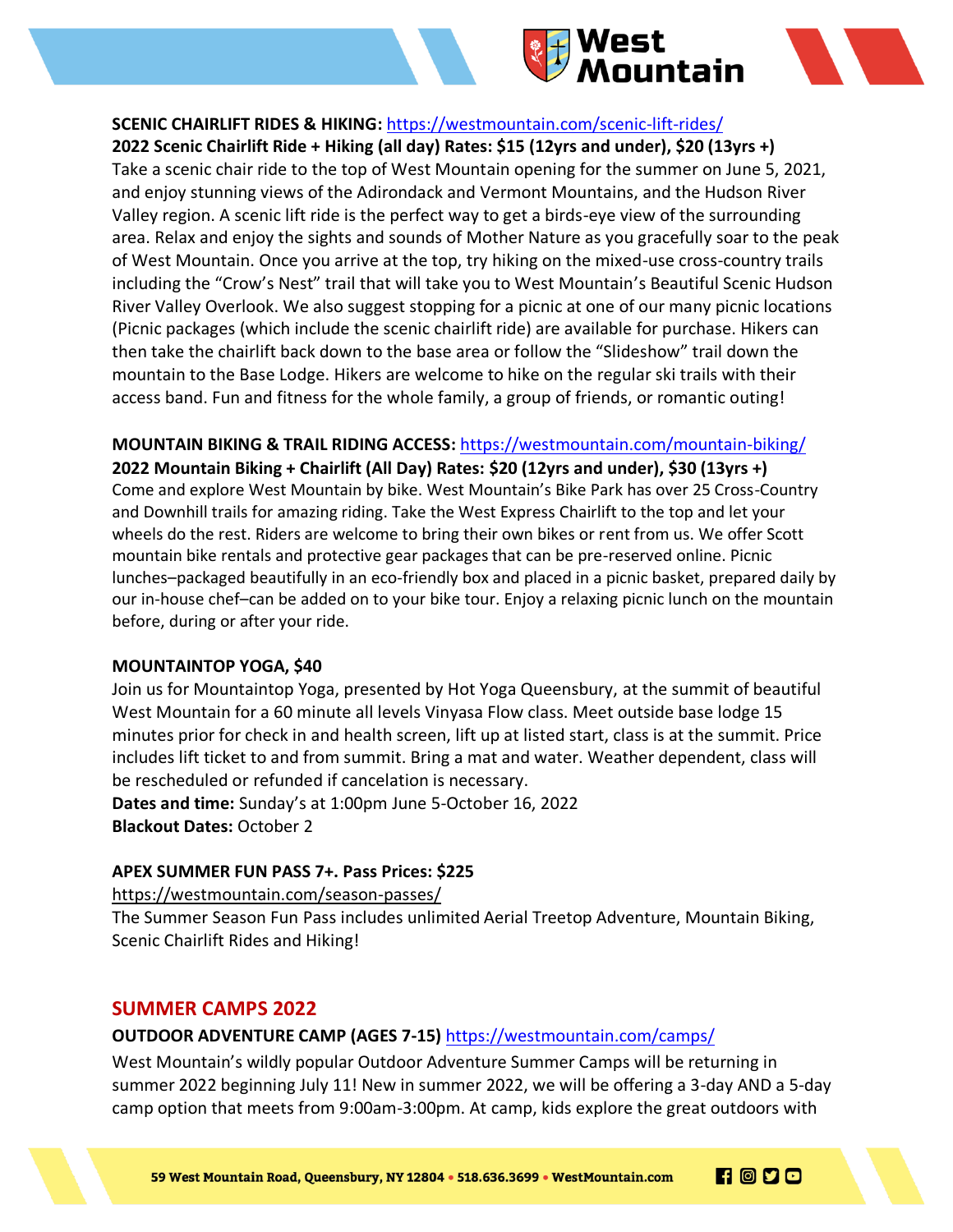

our amazing camp counselors as they engage in activities including hiking, climbing and organized games and activities that will strengthen their bodies and minds. Register early as spots are limited; price cutoffs apply for the 2022 camps. Register online at [https://westmountain.com/adventure-camps/](about:blank)

## **CONDITIONING CAMP FOR SKI RACERS AND SPORTS ENTHUSIASTS (AGES 10-18)**

Join us for WMR's 5-day Summer Conditioning Camp for ski racers and other sports enthusiasts July 11-15. The camp meets from 8:30am-4pm Monday-Thursday, and 8:30am-12pm on Friday for athletes 10-15 (if younger than 10, please contact sara@westmountain.com before registering). The camp incorporates several drill work stations focusing on many of the U.S. Ski Team training systems such as endurance, mobility, strength, power and motor skills. In addition to conditioning exercises, athletes will acquire knowledge about the important elements of dryland training, which are important for successful ski racing. Register online at <https://westmountain.com/camps/>

## **2022 Cost: \$395 for guests/\$345 for WMR members**

## **GROUPS, SPECIAL EVENTS, WEDDINGS**

West Mountain looks forward to welcoming groups for a variety of events this summer. We can accommodate groups for Birthday Parties, Aerial Tree Top Adventure Tours, Mountaintop Picnic Packages, Mountain Biking, and Scenic Chairlift Ride and Hikes.

For all of the future brides and grooms, West Mountain provides a unique venue and spectacular backdrop for weddings years-round. Weddings at West Mountain offer unique possibilities for couples to customize their event to make it a truly memorable experience. Our superb location offers spectacular views of the Hudson River Valley, Lake George and the beautiful mountains of Vermont. For more information**,** email a Group Sales Representative at **[west@westmountain.com](mailto:west@westmountain.com)**.

## **ABOUT WEST MOUNTAIN**

## **TRUE TO OUR ROOTS SINCE 1961**

An established ski and outdoor activities year-round community with a family-friendly atmosphere, West Mountain is the choice for an authentic upstate experience on the mountain. Nestled at the foot of the Adirondack Mountains and conveniently located off I-87 Northway. West Mountain is family-owned and operated since day one and continues to evolve to meet the needs of families as well as skiing and riding loyalists and year-round outdoor enthusiasts.

Improve your skills, have fun with your family and live an active lifestyle. We care about your family, your health and your enjoyment. West Mountain is the year-round destination for outdoor enthusiasts seeking convenience, affordability and a real Adirondack adventure.